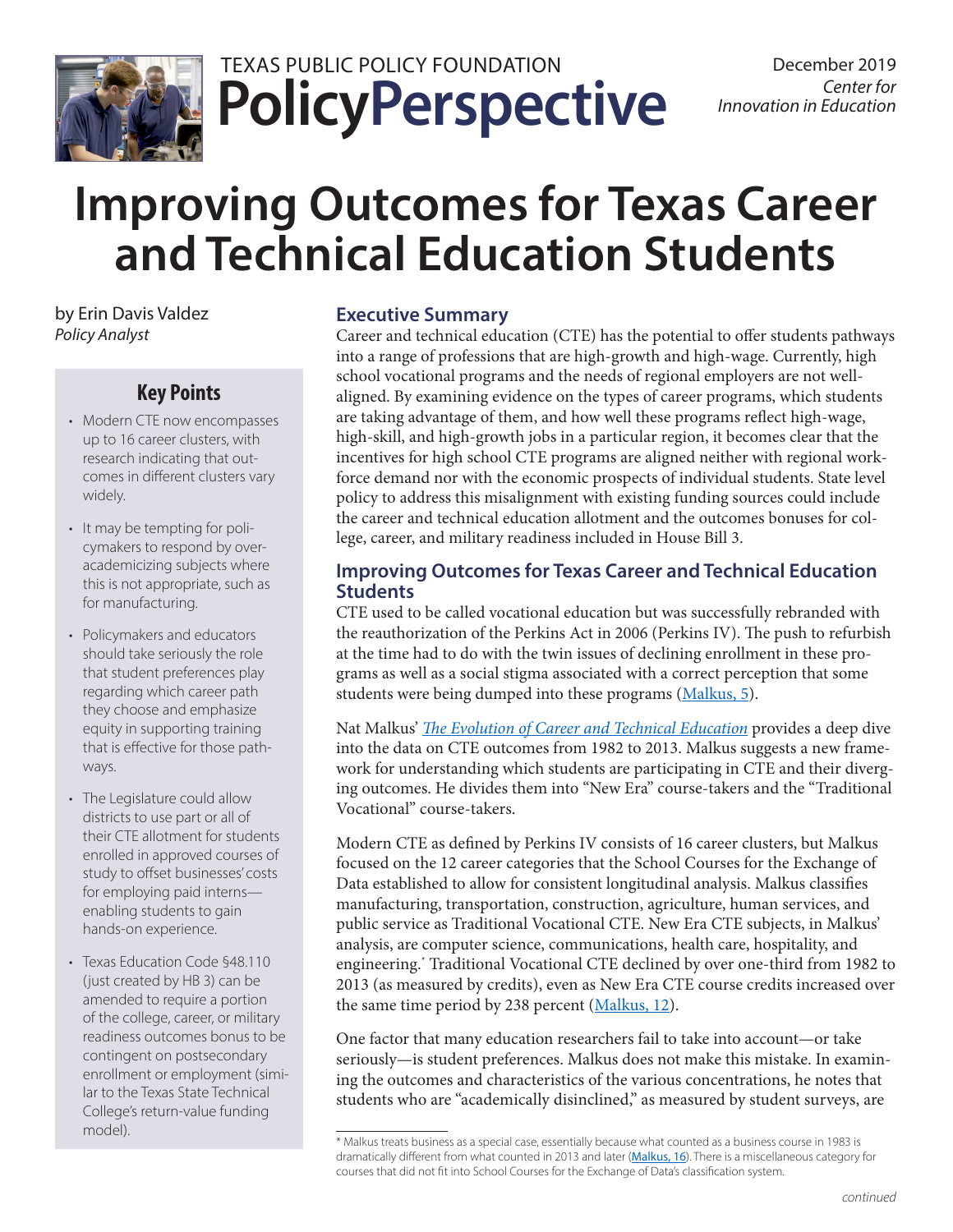overrepresented in manufacturing, transportation, construction, and agriculture. "Academically disinclined" was determined with questions that sought to gauge whether students felt a sense of belonging at school and whether they thought that "work is more important than attending college" [\(Malkus, 22](http://www.aei.org/wp-content/uploads/2019/04/RPT-Malkus-Evolution-of-CTE-5-FINAL.pdf)).

In addition, Malkus noted that there are stark differences in the math scores of the various occupational clusters, with the average Traditional Vocational concentrator (Malkus defines "concentrators" as students who took three or more courses within an occupational area) scoring in the 38th percentile on math assessments, while New Era CTE students "were indistinguishable from all other high school students, remaining within one point of the 50th percentile from 2000 forward" [\(Malkus, 18](http://www.aei.org/wp-content/uploads/2019/04/RPT-Malkus-Evolution-of-CTE-5-FINAL.pdf)).

As the definition of CTE has grown and successfully left behind its former stigma, the new programs are succeeding because New Era occupations draw in a variety of students to participate. But the growth of New Era students shouldn't distract from the needs of the Traditional Vocational concentrators. That is why policymakers and the public should ensure that student and family preference take precedence over all other considerations. Programs that give students the opportunity to discover their aptitudes and interests through exposure to a wide range of career opportunities are promising a new and better approach. Learning about and trying out options earlier in the educational continuum has the benefit of helping students rule out professions that might have been a bad fit, preventing more costly mistakes later. Texas has recently taken promising steps in this direction through the creation of [Texas Career Check](https://texascareercheck.com/) and extending weighted CTE funding to 7th and 8th grade (TEC §48.106).

The expansion of the definition of vocational education has been largely positive, with students interested in a wide range of postsecondary careers gaining the opportunity to specialize a little earlier than before. Yet Nat Malkus' research provides policymakers with an important reminder that there are students who do not love school who are nevertheless required to be there. Thus it may be that bias is at the root of some of the views of CTE; researchers, who *by definition* are academically inclined, might assume that a good outcome is when students fall in love with academics because of the "right" interventions.

Bundled into the bias is the idea that curiosity and knowledge are always best pursued via a traditional academic path. But this simply is not the case. Learning on the job used to be the norm for most professions, including ones that we now consider white collar, such as law (Douglas, 17). And better addressing the needs, interests, and

unique circumstances of the academically disinclined has the potential to increase their long-term engagement with our communities and at the same time improve the overall quality of the workforce.

As can be seen in **Figure 1**, student attitudes toward school vary by concentration. Traditional Vocation concentrators tend to feel less belonging at school and tend to think that working is more important than attending college. This may be a *perfectly rational* attitude, depending on a student's preferred career path.

## **Possible Solutions**

## *Paid Work-Based Learning*

Malkus' research shows that not all students enjoy school. Many of the most successful business leaders in current and past generations have felt the same. As only one example, Sir Richard Branson, founder of the Virgin Group, told CNN in 2018, "I was seen as the dumbest person at school" ([Wiener-Bronner\)](https://money.cnn.com/2018/04/26/news/companies/richard-branson-rebound/index.html).

How can we make our secondary system work better for these students? De-emphasizing seat time and instead focusing on work-based learning might be a good start. Work-based learning has a range of well-documented positive outcomes for students, including increases in graduation and employment rates ([Rodriguez, 1\)](https://files.eric.ed.gov/fulltext/ED574535.pdf). Work-based learning in the form of apprenticeships is particularly beneficial to students seeking careers in middle-skill professions, including "health care, advanced manufacturing, construction, and information services where labor demand will remain fairly strong over time and employers have difficulty meeting these demands" ([Holtz and Lerman, 1-2\)](https://www.cbpp.org/sites/default/files/atoms/files/4-2-14fe-holzer.pdf).

In traditional career and technical education, the rewards are borne by a largely unaccountable public entity—school districts, and the risks are borne by students. Two recent studies throw light on this mismatch, one focusing on the credentials earned by secondary students vs. labor market demand and the other focusing on demographic and regional differences among various CTE concentrations in Texas.

According to a May 2019 report, *Credentials Matter*, by Burning Glass and the Foundation for Excellence in Education:

*Throughout our research, many states indicated they are working to improve the link between their CTE programs and their labor markets. Yet we found that half of all states aren't collecting the necessary data to know how aligned their credential programs are with employer demand, and not a single state's secondary credential program measures as "highly aligned" with*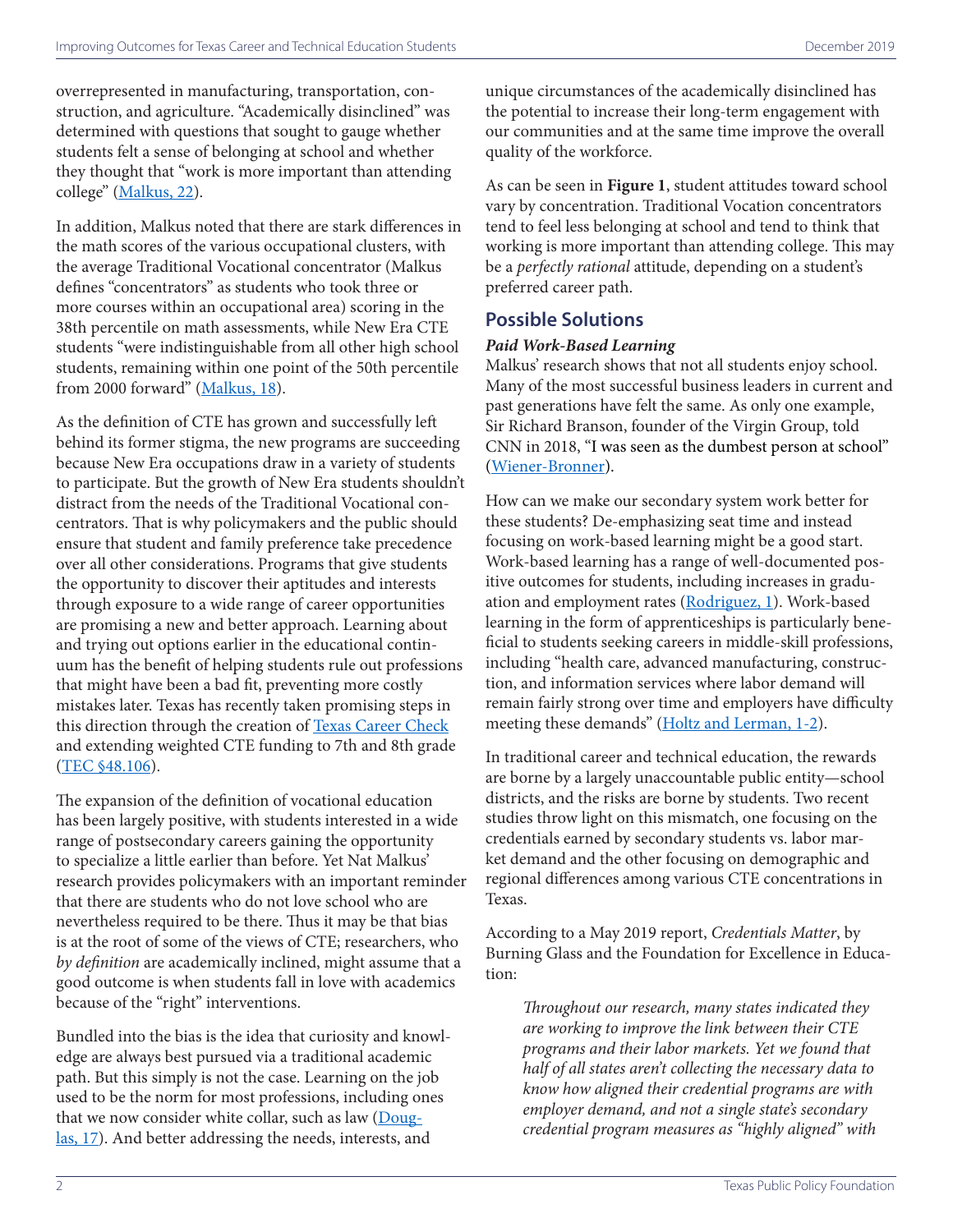#### **Figure 1.** Graduates' attitudes toward school and work in ninth grade, by CTE concentration, 2013

|                               | Positive<br>Sense of   | Positive<br>School<br>Engagement | Strongly<br><b>Agree Getting</b><br><b>Good Grades</b><br>Is Important | Working Is More Important for You<br><b>Than Attending College</b> |                 |                             |
|-------------------------------|------------------------|----------------------------------|------------------------------------------------------------------------|--------------------------------------------------------------------|-----------------|-----------------------------|
|                               | Belonging<br>at School |                                  |                                                                        | Agree                                                              | <b>Disagree</b> | Strongly<br><b>Disagree</b> |
| <b>All Graduates</b>          | 45                     | 54                               | 61                                                                     | 12                                                                 | 52              | 36                          |
| Non-Concentrators             | 45                     | 55                               | 63                                                                     | 11                                                                 | 53              | 36                          |
| Concentrators                 | 44                     | 51                               | 56                                                                     | 16                                                                 | 49              | 35                          |
| New Era                       | 49                     | 56                               | 63                                                                     | 10                                                                 | 47              | $43*$                       |
| Computer Sciences             | 43                     | 52                               | 62                                                                     | 11                                                                 | 39              | 50                          |
| Communications                | 51                     | 60                               | 62                                                                     | $\overline{7}$                                                     | 53              | 41                          |
| <b>Health Care</b>            | $57*$                  | $62*$                            | $70*$                                                                  | 6                                                                  | 43              | 51                          |
| Hospitality                   | 38                     | 45                               | $50*$                                                                  | 17                                                                 | 52              | 31                          |
| Engineering                   | 47                     | 53                               | 62                                                                     | 15                                                                 | 52              | 32                          |
| <b>Traditional Vocational</b> | $39*$                  | $46*$                            | $46*$                                                                  | $22*$                                                              | 53              | $25*$                       |
| Manufacturing                 | $32*$                  | $40*$                            | $40*$                                                                  | $31*$                                                              | 56              | $13*$                       |
| Public Service                | 47                     | $29*$                            | 54                                                                     | 6                                                                  | $71*$           | 24                          |
| Construction                  | 38                     | $41*$                            | 44*                                                                    | $26*$                                                              | 52              | $22*$                       |
| Agriculture                   | 42                     | 50                               | $47*$                                                                  | $24*$                                                              | 54              | $22*$                       |
| <b>Human Services</b>         | 40                     | 61                               | 53                                                                     | 11                                                                 | 59              | 30                          |
| Transportation                | $32*$                  | $43*$                            | $35*$                                                                  | $28*$                                                              | 41              | 31                          |
| <b>Business</b>               | 42                     | 45                               | 65                                                                     | 17                                                                 | 41              | 42                          |

A recent study by Kreisman and Stange in *Education Next* shows a wage premium of almost 2 percent per year for students who take high-level CTE courses in high school, even controlling for college degree attainment, as can be seen in **Figure 2**. Since most apprenticeships take place later in a curricular continuum for students [\(Kreis](https://www.educationnext.org/depth-over-breadth-value-vocational-education-u-s-high-schools/)[man and Stange](https://www.educationnext.org/depth-over-breadth-value-vocational-education-u-s-high-schools/)), this positive relationship between early career earnings and depth of CTE coursework shows promise as a pathway toward improving student outcomes.

Note: \*P < 0.05. Differences are measured against percentages for all graduates. Standard errors are available in Table A6. *Source:* National Center for Education Statistics, HSLS, 2013.

*Source*: [Malkus, 20](https://www.aei.org/wp-content/uploads/2019/04/RPT-Malkus-Evolution-of-CTE-5-FINAL.pdf).

### *the job market (*[Foundation for Excellence in Educa](https://www.excelined.org/wp-content/uploads/2019/05/ExcelinEdBurningGlassTechnologies.CredentialsMatterNationalLandscapeofHighSchoolCredentialAttainmentComparedtoWorkforceDemand.May2019.pdf)[tion, 5](https://www.excelined.org/wp-content/uploads/2019/05/ExcelinEdBurningGlassTechnologies.CredentialsMatterNationalLandscapeofHighSchoolCredentialAttainmentComparedtoWorkforceDemand.May2019.pdf)*).*

The report goes on to point out that 10 of the top 15 credentials earned by students are "entirely oversupplied, meaning in every state with data more students are earning them than there is demand for them"  $(29)$ . Even more damning, the report continues, "there are undersupplied Certifications that command good starting salaries. For example, Automotive Service Excellence Certifications (\$44,000), CompTIA A+ (\$43,000) and AWS Certified Welder (\$43,000) are in high demand in all 24 states with data" [\(29\)](https://www.excelined.org/wp-content/uploads/2019/05/ExcelinEdBurningGlassTechnologies.CredentialsMatterNationalLandscapeofHighSchoolCredentialAttainmentComparedtoWorkforceDemand.May2019.pdf). Note that the dollar amounts in parentheses indicate the median salary for these certifications, based on U.S. Department of Labor data.

As important as credentials are, they may not tell the whole story. Regional variation as well as the demands of some employers for work experience or competency-based signals rather than just book-heavy preparation should caution policymakers against over-relying on this metric. Other factors, which are often (but not always) present in credential preparation, are in-depth, sequential courses of study combined with hands-on experience.

Increasing the amount of meaningful hands-on learning students can access is also vital to their future economic prospects. Work-based learning and apprenticeships in secondary school are an opportunity for students to get a head start on developing both hard and soft skills necessary for successful careers [\(Helper et al., 23](https://files.eric.ed.gov/fulltext/ED572260.pdf)). The best payoffs come when both employers and students have "skin in the game," so that each sees the process as leading to longer-term benefits [\(Jacoby, 9\)](https://media4.manhattan-institute.org/pdf/cr_83.pdf).

Removing the barriers keeping academically disinclined students from obtaining good jobs can provide these young people with a sense of earned success. Earning a wage that can support a family or simply oneself with dignity can impart the confidence to continue to upskill or reskill as needed in the future.

The key question for policymakers to consider would be whether the persistent and well-documented gap between the supply side (CTE programs) and the demand side (employment opportunities) exists because of a lack of resources or because of incorrectly aligned incentives which discourage employer participation in secondary CTE programs.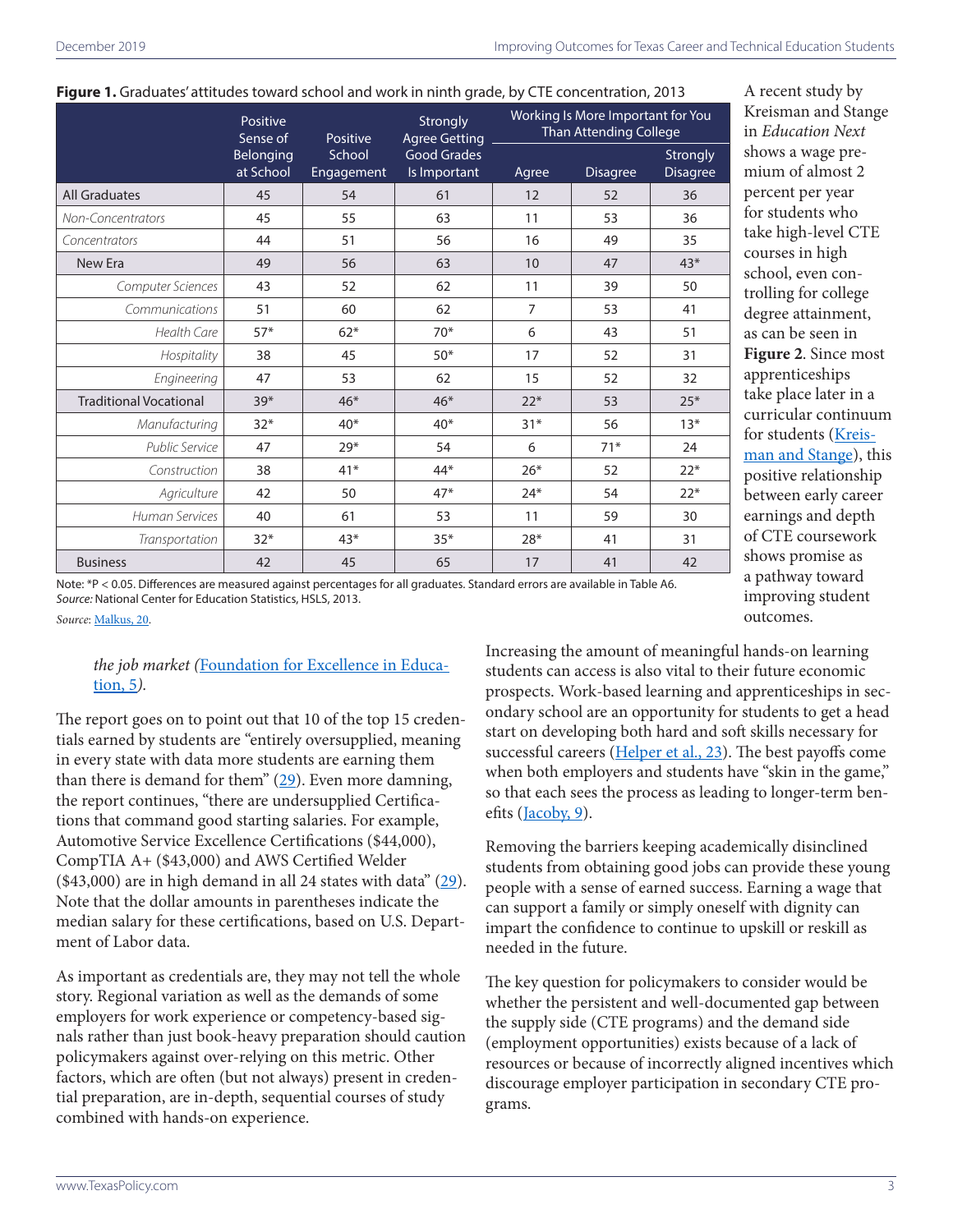#### **Figure 2.** Wage premium for additional course credit

## **Wage premium for additional** course credit (Figure 3)

Students who complete more advanced vocational credits in high school earn higher wages as adults, but low-level vocational courses are unrelated to wages. Unlike the wage premium associated with advanced academic course credits, the premium enjoyed by students taking more vocational courses does not diminish when adjusting for whether students have a college degree.



more than \$2 per hour after labor-market entry, defined as the first interview after four consecutive non-enrolled semesters. A one-unit change in credits is equal to a one-hour, one-year course. Effects for high-level vocational and academic credits are statistically significant.

#### *Source:* [Kreisman and Stange.](https://www.educationnext.org/depth-over-breadth-value-vocational-education-u-s-high-schools/)

Employers in Texas, as in the rest of the nation, wrestle with the skilled labor gap. Under the current set of incentives, it would seem unreasonable to demand of high school administrators that they keep up with the fast-changing needs of business in the 21st century. By shifting the balance toward businesses as key partners in creating regional CTE programs, all stakeholders would benefit, from students who are more appropriately prepared to employers who can expand their businesses to communities that are able to remain strong and intact.

## **Policy Recommendation:** *Improve Workforce Outcomes for Career and Technical Education*

#### *Paid Work-Based Learning*

At present under the Texas Education Code (TEC) §48.106, districts are eligible to receive 35 percent more in "weighted" funding for eligible full-time equivalent students in approved CTE programs, and \$50/FTE student enrolled in two or more CTE courses. Thus, there already exists the infrastructure for funding for districts who participate in CTE programs.

The Texas Legislature could amend TEC §48.106 to add "participation in paid internships or similar programs, i.e., apprentice programs in high-demand industries," as "approved career and technical education programs," which would allow school districts additional flexibility to offset businesses' costs for employing paid apprentices with their CTE allotment. The amended portion could qualify the eligible participants by requiring that:

- 1. School districts adopt CTE courses of study that align with in-demand, high-skill, and high-wage occupations in their regions. TEA's A-F accountability standards for college, career, and military readiness are already being enacted to help school districts better align their offerings with courses of study.
- 2. Only students enrolled in [approved courses of study](https://tea.texas.gov/Academics/College_Career_and_Military_Prep/Career_and_Technical_Education/Career_and_Technical_Education) are eligible to participate in the program as part of their third or fourth sequential course in a designated career cluster.
- 3. School districts report to TEA, via Public Education Information Management codes, the numbers of students participating, their employers, and their wages. These data would allow for longitudinal tracking of student outcomes in higher education and the labor market.

This approach would in no way decrease the availability of funds for districts that already utilize the additional allotment to support robust CTE programs. Rather, it provides districts with fewer CTE teachers or CTE facilities the opportunity to offer their students the "gold standard" of work-based learning—i.e., apprenticeship ([Jacoby, 7](https://media4.manhattan-institute.org/pdf/cr_83.pdf)).

#### *Reform College, Career, and Military Readiness Outcomes Bonus Requirements to Incentivize Employment*

The Texas Legislature in 2019 passed **HB 3**, which created a College and Career Readiness Outcomes Bonus program under TEC §48.110. Under the program, bonuses of up to \$5,000 per student will be offered to school districts that meet the requirements for college, career, and military readiness.

While college readiness is measured by student enrollment in college after graduation, and military readiness is measured by enlistment in the military, there is no similar requirement for a post-graduation outcome for career readiness. Instead, a school is eligible to receive the bonus if a student meets a threshold on a standardized test and obtains an "industry-accepted certificate." The TEA promulgates the rules and develops the [list of certificates](https://tea.texas.gov/sites/default/files/2019-2020%20Industry-based%20Certification%20List%20for%20Public%20School%20Accountability%202.pdf) which they deem as industry-accepted. Yet this list, no matter how well-curated from Austin, cannot be as up to date as local businesses are. Furthermore, certificates which are valuable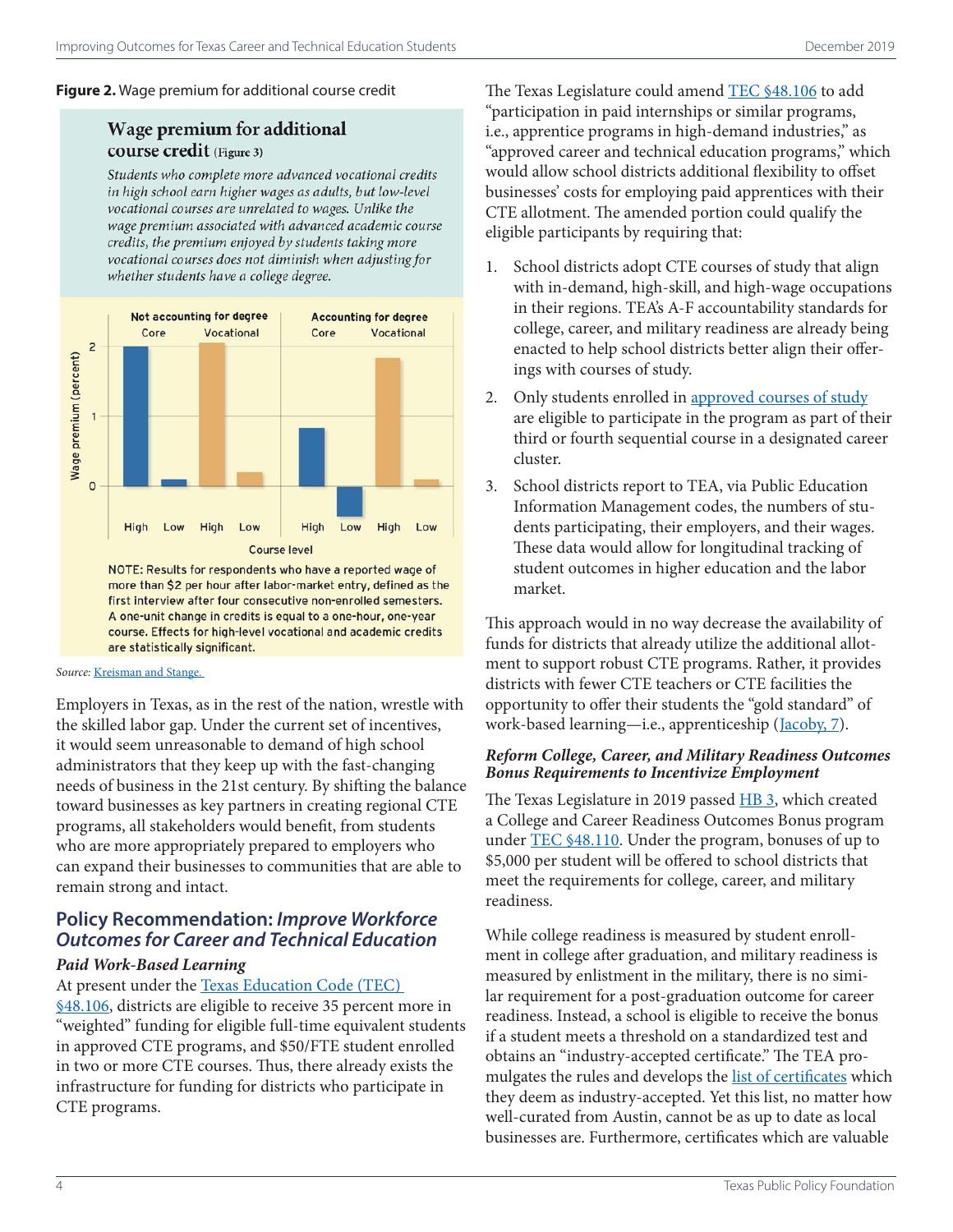in one part of our large and diverse state may hold little to no value in another.

In order to better align the supply of CTE concentrators with the demands of the labor market, legislators could simply require that career readiness be treated on an equal footing with college and military readiness—namely, by revising the language of TEC §48.110 to create a weighted bonus based on the following factors:

- Whether a graduate of their eligible CTE program is employed above a certain wage threshold six months after graduation. The school could receive the bonus on a sliding scale based on the graduate's quarterly wage;
- Whether a graduate is enrolled in post-secondary education; and
- Whether the school district shares a portion of the bonus with the graduate based on the above criteria.

The Texas Education Research Center (TERC), created by the 79th Legislature, could work as a robust resource for understanding how the educational system is serving students. The TERC houses a repository of longitudinal, student-level data, from P-12 (TEA) to postsecondary (Texas Higher Education Coordinating Board) to post-graduation (Texas Workforce Commission). According to TERC, "the integrated nature of this database allows researchers to follow the educational trajectory Texas students take from elementary school through postsecondary institutions and into their careers" ([TERC\)](https://texaserc.utexas.edu/about-us/history/). With these systems in place, the Legislature can build on this strength by requiring school districts to demonstrate post-graduation employment outcomes or post-secondary enrollment before collecting a bonus of up to \$5,000 per student.

## **Parallel Success of Outcomes-Based Funding Models**

The Legislature already recognizes the importance of workforce outcomes in career and technical education, at least at the postsecondary level. Following Senate Bill 1 in 2013 from the 83rd Legislature, the Texas Higher Education Coordinating Board helped to create the return-value funding model, under which the Texas State Technical College (TSTC) system has since operated. TSTC became the first college system in the nation to receive funding based primarily on student employment outcomes and not on academic activities [\(Selingo and Van Der Werf, 5-6](https://www.luminafoundation.org/files/resources/linking-appropriations-to-outcomes-tx-es.pdf)).

TSTC explains it this way:

*For any technical training, a job is the essential outcome. Jobs provide the return and economic benefit to the state through the salary students earn after leaving TSTC. The formula tracks TSTC student earnings for five years after they enter the workforce using data gathered by the Texas Workforce Commission. Salary earnings above minimum wage are considered to be the "value added" by TSTC's training. TSTC is then paid a discounted percentage of the direct and indirect economic benefit these value-added wages provide to the Texas economy.* 



*Although the formula may sound complicated, it is relatively simple. The economic benefit returned to the state through student earnings (above minimum wage) is the essence of the returned-value funding formula. Essentially, TSTC is paid on a commission derived from student earnings years after the training was received. (*[TSTC 2019](https://www.tstc.edu/about/funding)*)*

The outcomes of this program have been strong, with a 61 percent increase in first-year earnings for TSTC graduates, from 2010-2016, as seen in **Figure 3** ([TSTC](https://www.tstc.edu/about/funding)  [2019](https://www.tstc.edu/about/funding)).

## **Figure 3.** TSTC first-year wages and graduate counts

#### *Source:* [TSTC 2019.](https://www.tstc.edu/about/funding)

The bar chart reflects total first year wages earned by TSTC graduates and the corresponding variance from the base year (2010). The line chart reflects the total graduate count from each fiscal year. This data source is not inclusive of "Leaver" wages, which are included in the approved Returned-Value formula.<br>\*\*Year 2015 includes one quarter of wages that are annualized. Historica complete. Wages are not included for program awards that produced less than 6 graduates. Data Source: THECB Gainful Employment Author: Isabel Weeden Data Source Date: 11/22/2016 8:20:51 AM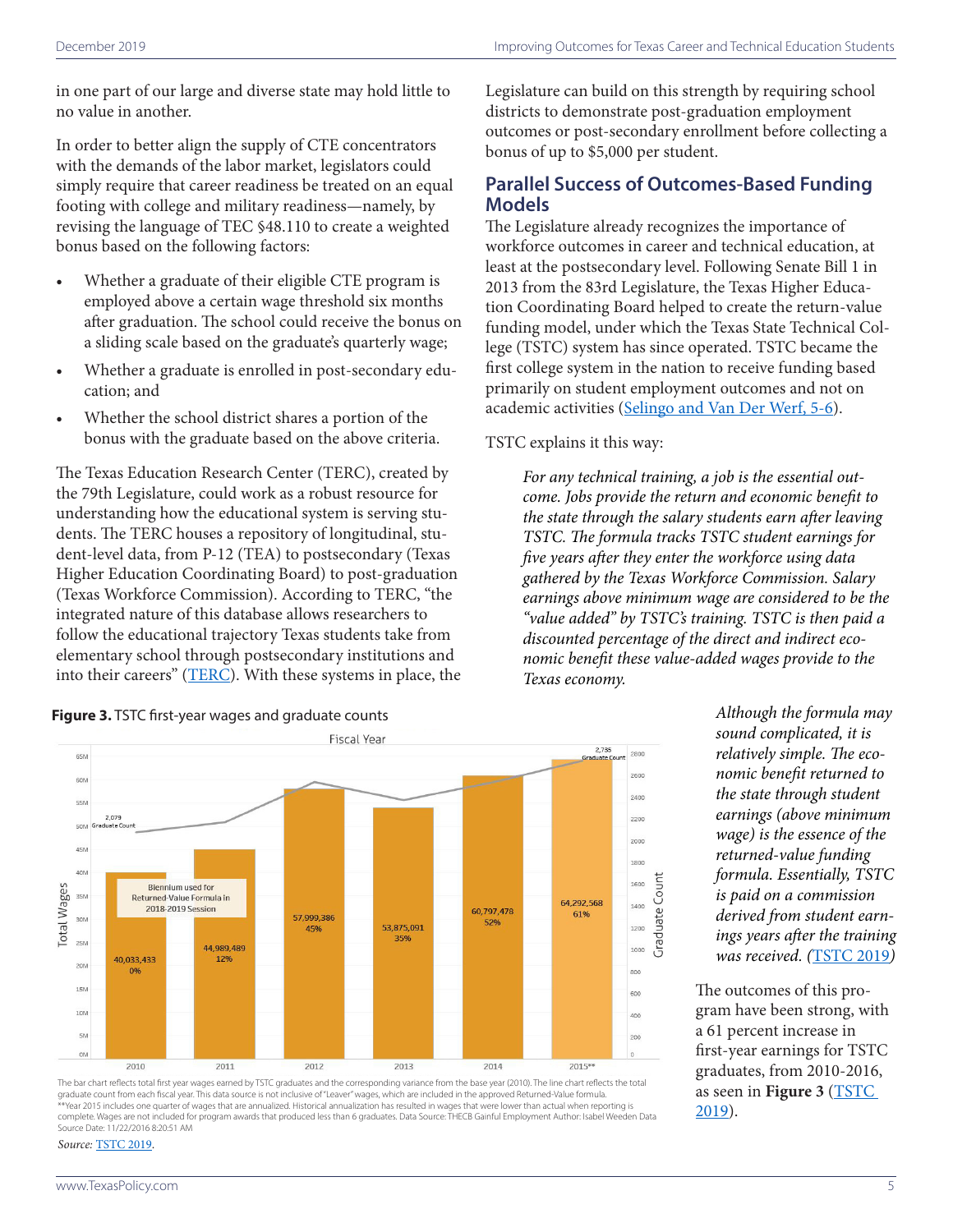High schools have an opportunity to reassert their relevance by partnering directly with employers. Responding to the fast-changing skill demands of the 21st century requires employers to become subject matter experts as well as instructional providers in work-based learning contexts. It requires school districts to potentially shift their CTE curriculum and course offerings to better reflect the labor market for high-skill, high-wage, and in-demand skills. They can do this by taking advantage of the opportunities that the Legislature and the governor have already put into place, including the [Pathways in Technology](https://tea.texas.gov/Academics/College%2C_Career%2C_and_Military_Prep/Pathways_in_Technology_Early_College_High_School_%28P-TECH%29) and Industry [Cluster Innovative Academy](https://tea.texas.gov/Academics/College%2C_Career%2C_and_Military_Prep/Industry_Cluster_Innovative_Academy) programs. These programs require the participation of industry partners. In addition, districts have an opportunity to create "[Texas Partnerships](https://txpartnerships.org/)," or in-district charter partnerships under TEC Chapter 12, Subchapter C, with an existing charter provider or with

non-profit organizations. These non-profits could represent [local businesses](https://statutes.capitol.texas.gov/Docs/ED/htm/ED.12.htm) with the capability to provide subjectmatter expertise.

The Legislature has provided the resources needed to better prepare high school CTE graduates for the demands of the labor market. It is time to ensure that the incentives of the supply side (district CTE programs) and the demand side (the job market) are as aligned as possible, through improving transparency on types of work-based learning and tying college and career readiness bonuses to workforce or post-secondary outcomes. The success of the TSTC experiment points the way toward aligning the incentives of school districts with local employers, providing students with better economic prospects, employers with the people possessing the right skills, and citizens with a superior return on their tax dollars.  $\mathbb{\hat{R}}$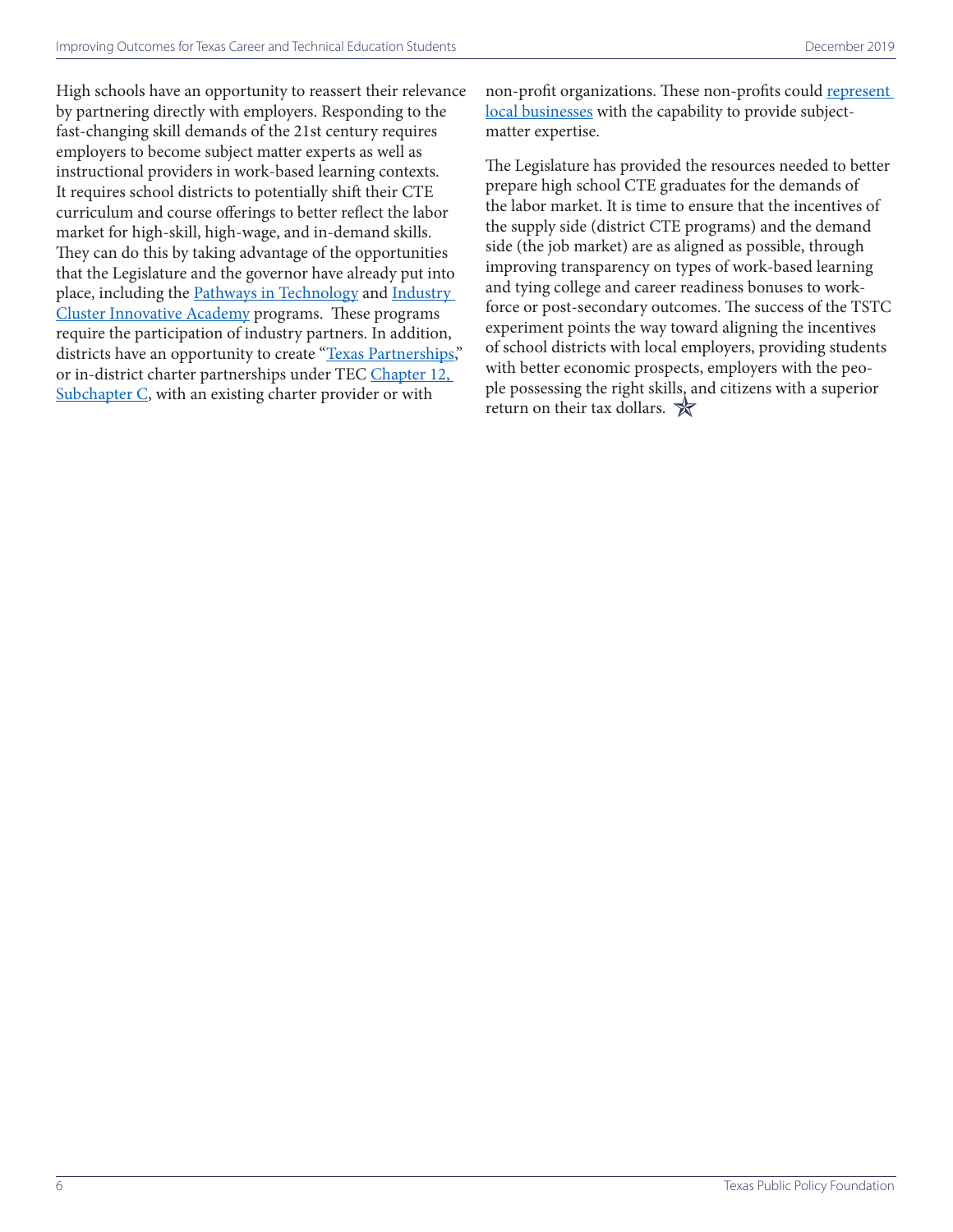## **References**

Carnevale, Anthony P., Andrew R. Hanson, and Megan Fasules. 2018. ["'Career Ready' out of high school? Why the nation](https://theconversation.com/career-ready-out-of-high-school-why-the-nation-needs-to-let-go-of-that-myth-88288)  [needs to let go of that myth."](https://theconversation.com/career-ready-out-of-high-school-why-the-nation-needs-to-let-go-of-that-myth-88288) *The Conversation,* January 1.

Douglas, Paul H. 1921. *American Apprenticeship and the Industrial Revolution*. New York: Columbia University.

Foundation for Excellence in Education and Burning Glass Technologies. 2019. *[Credentials Matter—Report 1: A National](https://www.excelined.org/wp-content/uploads/2019/05/ExcelinEdBurningGlassTechnologies.CredentialsMatterNationalLandscapeofHighSchoolCredentialAttainmentComparedtoWorkforceDemand.May2019.pdf)  [Landscape of High School Student Credential Attainment Compared to Workforce Demand.](https://www.excelined.org/wp-content/uploads/2019/05/ExcelinEdBurningGlassTechnologies.CredentialsMatterNationalLandscapeofHighSchoolCredentialAttainmentComparedtoWorkforceDemand.May2019.pdf)* Foundation for Excellence in Education.

Franklin, Chip, and Robert Lytle. 2015. *[Employer Perspectives on Competency-Based Education.](http://www.aei.org/wp-content/uploads/2015/04/Employer-Perspectives-on-Competency-Based-Education.pdf)* American Enterprise Institute.

Helper, Susan, Ryan Noonan, Jessica R. Nicholson, and David Langdon. 2016. *[The Benefits and Costs of Apprenticeship: A](https://files.eric.ed.gov/fulltext/ED572260.pdf)  [Business Perspective](https://files.eric.ed.gov/fulltext/ED572260.pdf)*. Case Western Reserve University and U.S. Department of Commerce.

HB 3. 2019. Enrolled. 86th Texas Legislature (R).

Holzer, Harry J., and Robert I. Lerman. 2014. *[Work-Based Learning to Expand Jobs and Occupational Qualifications for](https://www.cbpp.org/sites/default/files/atoms/files/4-2-14fe-holzer.pdf)  [Youth](https://www.cbpp.org/sites/default/files/atoms/files/4-2-14fe-holzer.pdf).* Center on Budget and Policy Priorities.

Jacoby, Tamar. 2013. *[Vocational Education 2.0: Employers Hold the Key to Better Career Training.](https://media4.manhattan-institute.org/pdf/cr_83.pdf)* Manhattan Institute.

Koch, James V. 2013. *[Rates of Return on Investments in Apprenticeships: Summary of the Empirical Evidence.](http://innovativeapprenticeship.org/wp-content/uploads/2017/03/Rates-of-Return-to-Investments-in-Apprenticeships-copy.pdf)* American Institute for Innovative Apprenticeship.

Kreisman, Daniel, and Kevin Stange. 2019. ["Depth Over Breadth: The Value of Vocational Education in U.S. High Schools.](https://www.educationnext.org/depth-over-breadth-value-vocational-education-u-s-high-schools/)" *Education Next* 19(4): 76-83.

Lerman, Robert I. 2013. *[Should Employer-Led Training be the Framework for Workforce Development?](http://umdcipe.org/conferences/WorkforceDevelopment/Papers/Workforce_Development_Lerman_Should_Employer-Led_Training_be_the_Framework_for_Workforce_Development.pdf)* University of Maryland School of Public Policy.

Malkus, Nat. 2019. *[The Evolution of Career and Technical Education](https://www.aei.org/wp-content/uploads/2019/04/RPT-Malkus-Evolution-of-CTE-5-FINAL.pdf)*. American Enterprise Institute.

BLS (Bureau of Labor Statistics). 2019. ["Occupational Outlook Handbook: Plumbers, Pipefitters, and Steamfitters](https://www.bls.gov/ooh/construction-and-extraction/plumbers-pipefitters-and-steamfitters.htm)." Accessed November 8, 2019.

Oakes, Jeannie, Molly Selvin, Lynn A. Karoly, and Gretchen Guiton. 1992. *[Educational Matchmaking: Academic and Voca](https://www.rand.org/pubs/reports/R4189.html)[tional Tracking in Comprehensive High Schools](https://www.rand.org/pubs/reports/R4189.html)*. RAND Corporation.

Pack, Andrew A. 2017. ["Evaluation of Apprenticeships, skilled trades, shows effort to decrease skills gap in middle](https://www.nkytribune.com/2017/12/evaluation-of-apprenticeships-skilled-trades-shows-effort-to-decease-skills-gap-in-middle-occupation-jobs/)[occupation jobs.](https://www.nkytribune.com/2017/12/evaluation-of-apprenticeships-skilled-trades-shows-effort-to-decease-skills-gap-in-middle-occupation-jobs/)" *Northern Kentucky Tribune*, December 23.

Rodriguez, Jacqueline, Heather Fox, and Heather McCambly. 2016. *[Work-Based Learning as a Pathway to Postsecondary](https://occrl.illinois.edu/docs/librariesProvider4/ptr/wbl-brief.pdf)  [and Career Success](https://occrl.illinois.edu/docs/librariesProvider4/ptr/wbl-brief.pdf).* Office of Community College Research and Leadership.

TERC (Texas Education Research Center). 2019. ["History and Background](https://texaserc.utexas.edu/about-us/history/)." Accessed October 24.

Selingo, Jeffrey, and Martin Van Der Werf. 2016. *[Linking Appropriations for the Texas State Technical System to Student](https://www.luminafoundation.org/files/resources/linking-appropriations-to-outcomes-tx-es.pdf)  [Employment Outcomes](https://www.luminafoundation.org/files/resources/linking-appropriations-to-outcomes-tx-es.pdf)*. Lumina Foundation.

TSTC (Texas State Technical College). 2019. "[TSTC Funding Formula.](https://www.tstc.edu/about/funding)" Accessed October 25, 2019.

Walsh, Matthew, Layla O'Kane, Gilberto Noronha, and Bledi Taska. 2019. *[Where Credentials Meet the Market: State Case](https://www.excelined.org/wp-content/uploads/2019/05/ExcelinEdBurningGlassTechnologies.CredentialsMatter.WhereCredentialsMeetTheMarket.June2019.pdf)  [Studies on the Effect of High School Industry Credentials and Labor Market Outcomes](https://www.excelined.org/wp-content/uploads/2019/05/ExcelinEdBurningGlassTechnologies.CredentialsMatter.WhereCredentialsMeetTheMarket.June2019.pdf)*. Foundation for Excellence in Education.

Wiener-Bronner, Danielle. 2018. "[How Richard Branson went from high school dropout to billionaire.](https://money.cnn.com/2018/04/26/news/companies/richard-branson-rebound/index.html)" *CNN Business*, May 11.